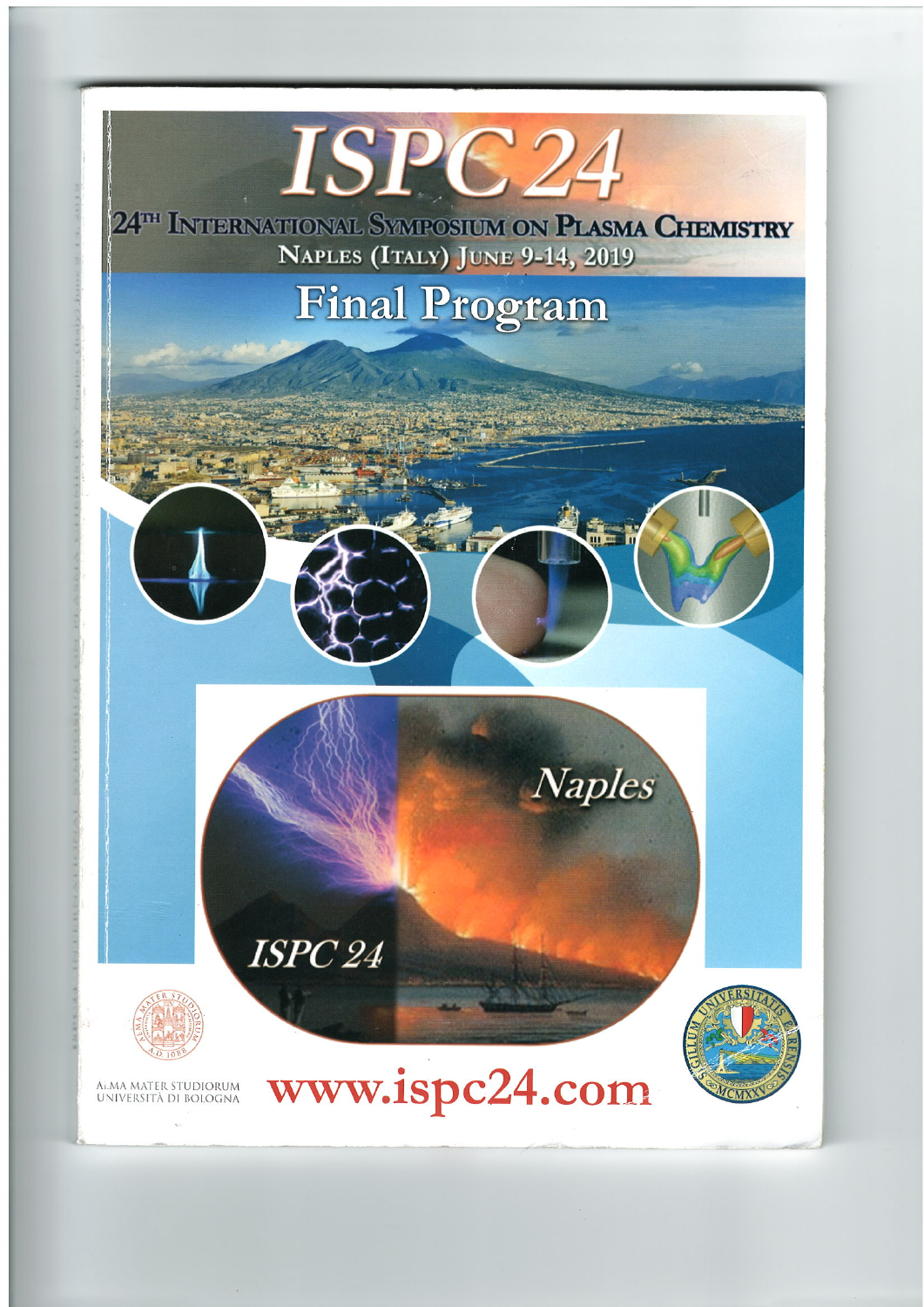# **Discharge formation inside the honeycomb structures assisted by surface barrier discharge**

R. Cimerman, E. Maťaš and K. Hensel

*Faculty of Mathematics, Physics and Informatics, Comenius University, Mlynská Dolina F2, 842 48, Bratislava, Slovakia*

**Abstract:** The objective of this study was to experimentally investigate discharge formation inside the honeycomb catalysts. Honeycomb-shaped catalyst was simulated by a bundle of glass capillary tubes. The discharge inside the capillary tubes was formed with the assistance of surface barrier discharge generated by a perforated ceramic substrate and by applying DC high voltage across the capillaries. We evaluated basic electrical and optical characteristics of the surface barrier discharge and capillary discharge as well.

**Keywords:** surface barrier discharge, capillary discharge, honeycomb catalyst

#### **1.Introduction**

In systems combining non-thermal plasma with catalysis, the catalyst can be present as a coating or as a layer on the plasma reactor walls or electrodes, or it can take the form of powder, beads or pellets packed in the reactor volume. In addition to these packed bed reactors, also honeycomb catalysts are sometimes used as they have an advantage of low pressure drop and high surfaceto-volume ratio. However, generation homogeneous nonthermal streamer discharge plasma inside thin and long channels of the honeycomb is relatively difficult. Formation of plasma requires high onset voltages due to losses of charged particles by interaction with the channel walls [1] and it is often unstable and associated with frequent sparking that is undesirable due to possible mechanical damage of ceramics and even with a respect to some applications.

In order to understand plasma discharge generation and propagation inside the honeycomb structures, the processes of plasma discharge formation in honeycomb catalyst have been studied by numerical modelling [2–4] and also experimentally [5–9]. In these works, the honeycomb structure was simulated by a bundle of glass capillary tubes. The discharge inside capillaries (also called honeycomb or capillary discharge) was generated in a three-electrode geometry. Firstly, discharge plasma was formed by auxiliary pellet bed discharge [5–7] or surface barrier discharge [8, 9]. Secondly, this plasma was extended into the honeycomb structure upon the application of DC high voltage (HV) across the capillaries. In addition to investigation of capillary discharge basic properties, experiments focused on regeneration of diesel particulate filter [10] or removal of NOx from simulated diesel exhaust gas [11, 12] have been also performed.

The objective of this work was to study electrical and optical characteristics of the discharge formed inside honeycomb structure simulated by a bundle of glass capillaries and its plasma chemical effects. In the past, we investigated the discharge generation assisted by a packed bed discharge [5, 6] or a diffuse coplanar surface barrier discharge (DCSBD) [9]. Here, the capillary discharge was formed with the assistance of surface barrier discharge (SBD) generated by two types of perforated ceramic substrate (also called plasma actuators [13–15]). The effects of the applied voltage, air humidity and air flow rate on characteristics of SBD as well as capillary discharge were studied. Moreover, the effect of the polarity of DC HV applied across the capillaries were investigated on quality (stability) and homogeneity of the capillary discharge. Plasma chemical effects of the capillary discharge were also briefly evaluated.

#### **2.Experimental setup and methods**

The experimental setup is depicted in the Fig. 1. The ceramic substrates (*Kyocera*) with the dimensions of 50 x 50 x 1 mm and perforated by 170 holes with an inner diameter of 1.5 mm, consisted of two electrodes. The first substrate (S1) consisted of one Ni/Au electrode embedded within the ceramic and the other electrode printed on the ceramic surface (air-exposed electrode), while the second substrate (S2) had both electrodes embedded inside the ceramic. The substrates were powered by AC HV power supply consisting of function generator (*GwInstek SFG-1013*), signal amplifier (*Omnitronic PAP-350*) and high voltage transformer. The SBD was formed by applying AC HV to one electrode  $(3 - 7)$  kV at 1 kHz) while the other one was grounded. In the case of the S1, HV was applied to the air-exposed electrode. The bundle of glass capillaries was placed inside the quartz glass tube perpendicularly to the ceramic substrates, while a metal mesh serving as a third electrode was placed on the top of capillaries and powered by DC HV power supply (*Technix SR20-R-1200*). The bundle consisted of 48 capillary tubes of 20 mm in length and 2.8 mm in diameter. The waveforms of the applied AC and DC voltages were measured by HV probes (*Tektronix P6015A*) and the discharge current pulses were measured by a current probe (*Pearson Electronics 2877*) connected to a digital oscilloscope (*Tektronix TDS2024C*). The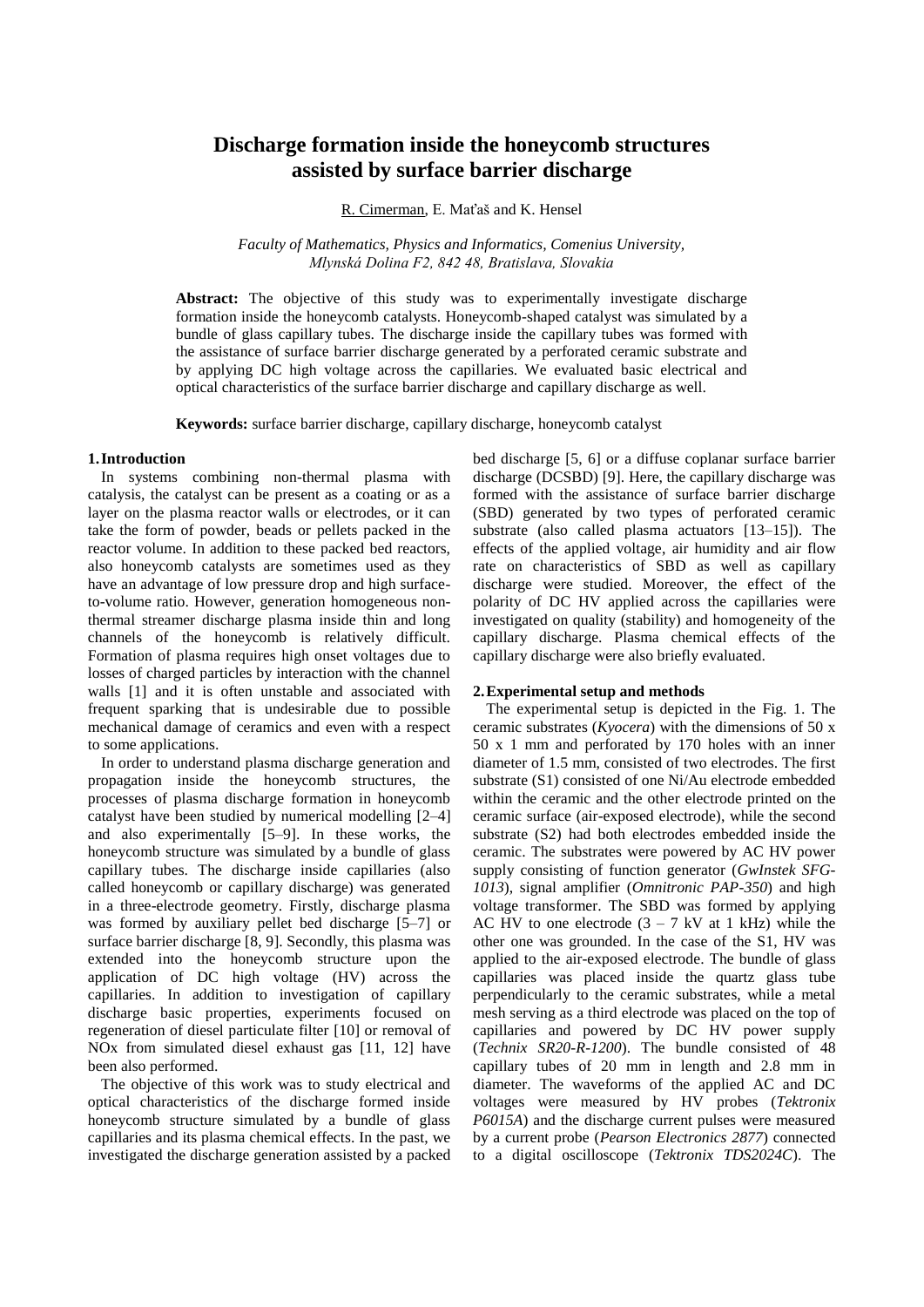power consumption of the SBD was evaluated using the Lissajous figure method [16] with an 82 nF capacitor and a voltage probe (*Tektronix P2220*). An optical emission spectroscopy system consisted of dual-fibre optic spectrometer (*Ocean Optics SD2000*), optic fibre, two orifices, parabolic mirror and cylindrical lens. Photographs of the discharge were taken with a digital camera (*Sony Alpha DSLR-A230)* with manually adjustable aperture and exposure. Synthetic air was used as the carrier gas and its flow rate (0.5, 1 and 2.4 L/min) was controlled by flow meter. The air passed through a water cell and its relative humidity (RH) was controlled (0 – 80%) and monitored by electrochemical probe (*Arduino*). Chemical effects of the discharges in the gas phase were evaluated by means of FTIR spectroscopy (*Shimadzu IR-Affinity 1S*). Ozone production was also evaluated by UV absorption at 254 nm.



Fig. 1. Experimental setup.

## **3.Results and discussion 3.1 Surface barrier discharge**



Fig. 2. The surface barrier discharge generated by ceramic substrate with the air-exposed electrode (S1)  $(AC 4 kV @ 1 kHz)$  [Exposure time 3 s, f/5.6, ISO 400].

The Fig. 2. shows the SBD generated by the S1, while the Fig. 3. (a, b) shows the electrical characteristics of the SBD (discharge power and amplitudes of both positive and negative current pulses) as a function of applied AC HV amplitude for dry (Fig. 3. (a)) and humid air (RH 60%) (Fig. 3. (b)). The trend in amplitudes of the current pulses with the increasing AC HV was not uniform. In dry air (Fig. 3. (a)), the amplitudes initially increased (at 2  $-4$  kV), then reached a maximum (at  $4 - 5$  kV) and finally decreased (at  $6 - 7$  kV). The effect of air humidity on the electrical characteristics of the SBD was found significant. When humid air was used as a carrier gas, the discharge power and amplitudes of the current pulses were much smaller in contrast to dry air. On the other hand, the effect of air flow rate on the electrical characteristics of the SBD was found negligible.

Further, from the recorded SBD voltage and current waveforms, the discharge behaved differently during the positive and negative half-periods of the applied voltage. Amplitudes of the positive current pulses (up to 260 mA) were usually found higher than amplitudes of negative current pulses (up to 150 mA). Similarly, the number of positive current pulses was significantly higher than that of negative current pulses, up to 450 and 100 pulses, respectively. Therefore, the positive half-period of the applied voltage corresponds to a corona-like discharge, while during the negative half-period of the applied voltage, the current trace evokes a glow-like regime [13, 14].

The electrical and optical characteristics of the SBD generated by the S2 were different to that of S1. The emission intensity of the SBD generated by the S2 was found substantially lower accompanied with low amplitudes and number of the current pulses when compared to that of S1 at the same applied voltage.



Fig. 3. Amplitude of the current pulses and discharge power of the SBD (S1) vs. amplitude of the applied AC HV @ 1 kHz in (a) dry air and (b) humid air (RH 60%) with flow rate of 2.4 L/min.

## **3.2 Capillary discharge**

Generation of stable and homogeneous streamer discharge plasma inside glass capillary tubes requires assistance of the SBD along with application DC HV across the capillaries. Thus, the mechanism of capillary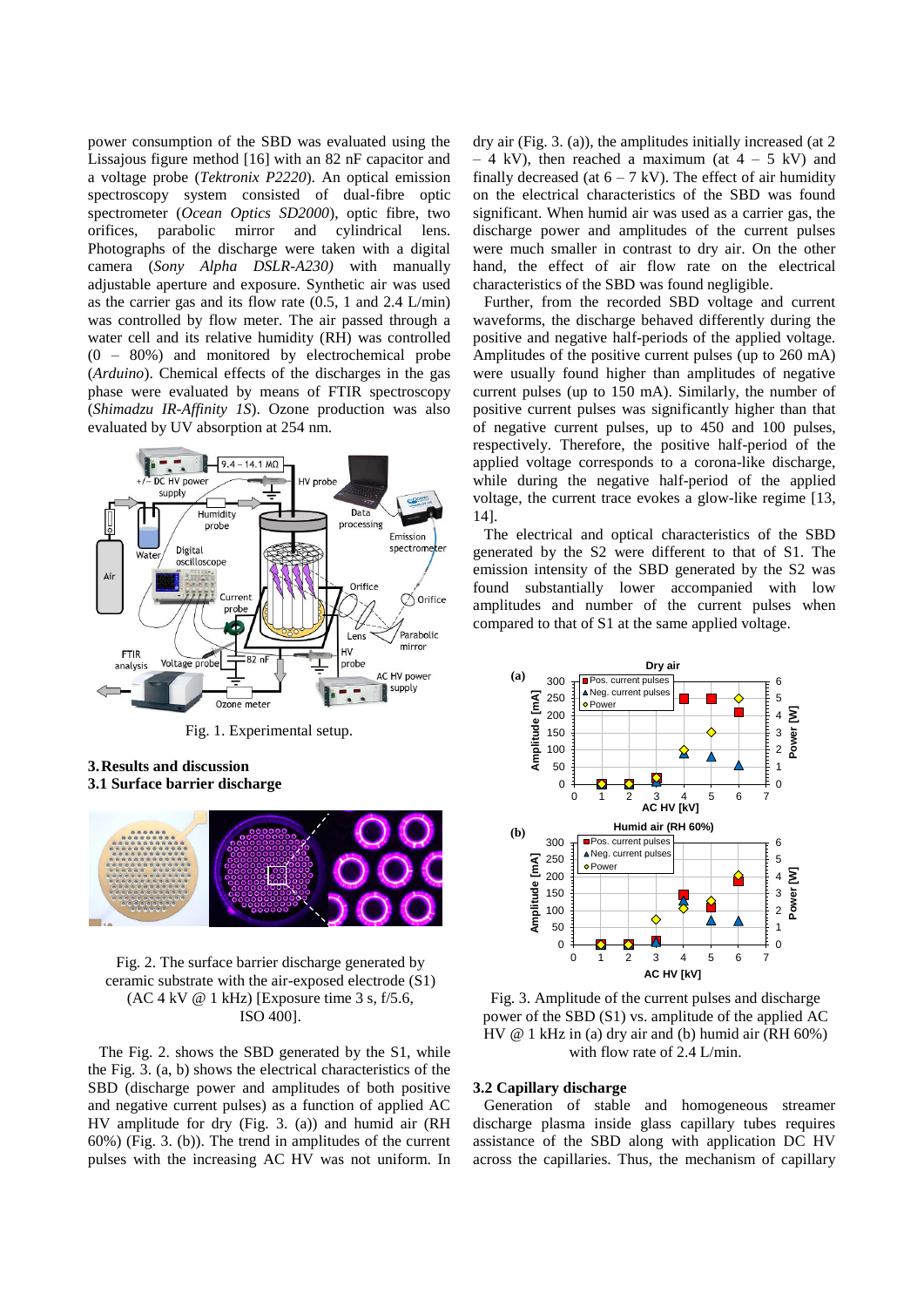discharge formation can be explained by a superposition of the AC powered SBD and the DC powered streamer corona discharge. The first one serves as an ionizer producing charged particles while the latter one produces and maintains ionic wind toward the DC electrode [6]. When positive DC HV was used, the capillary discharge was formed only during the negative half-period of the applied AC HV and vice-vesa, because of the biggest potential difference across the capillaries. Furthermore, the generation of capillary discharge was performed only using the SBD generated by the ceramic substrate with the air-exposed electrode (S1). When the S2 was used, capillary discharge did not form at all.

The Fig. 4.  $(a - d)$  shows the photographs of S1 with bundle of glass capillaries in different conditions: (a) without applied HV; (b) with only AC HV applied, (c) with both AC and DC HV applied, and (d) with only DC HV applied. In the Fig. 4. (b), the light was emitted by the SBD only, while upon application of DC HV across the capillaries, the streamer propagation formed the homogeneous capillary discharge inside them (Fig. 4. (c)). On the other hand, upon application of only DC HV without the assistance of the SBD, the capillary discharge had significantly lower emission intensity and was localised only in the vicinity of the DC powered mesh electrode (Fig. 4. (d)).



Fig. 4. The ceramic substrate (S1) with glass capillaries: (a) without discharge; (b) with only AC HV applied  $(4 \text{ kV } \omega 1 \text{ kHz})$ ; (c) with both AC and DC HV applied (4 kV  $\omega$  1 kHz; +14 kV, respectively); (d) with only DC HV applied (+14 kV) (humid air (RH 60%), 2.4 L/min) [Exposure time 8 s, f/5.6, ISO 400].

Evaluation of the capillary discharge quality (stability, activity, homogeneity) was performed by measuring its light emission intensity. Higher emission intensity reflects higher number of stable discharges maintained in the streamer discharge regime. The emission intensity is also a measure of discharge activity, i.e. concentration of active species generated by the discharge. Possible instability of the discharge is associated with its transition from the streamer to the spark regime, what is usually undesirable in practical applications. The discharge emission intensity was evaluated based on the 0–1 spectral band (357 nm) of  $2<sup>nd</sup>$  positive system of N<sub>2</sub> instead of 0–0 spectral band because of strong attenuation of the intensity of this spectral band occurred when light passed through the glass capillaries.

The Fig. 5. (a, b) shows the comparison of emission intensity of the capillary discharge in air with various relative humidity RH  $(0 - 80\%)$  in the case of negative (Fig. 5. (a)) and positive DC HV (Fig. 5. (b)). The positive effect on the discharge quality was observed with the increasing of air humidity and air flow rate. When dry synthetic air was used as a carrier gas, the capillary discharge did not form, regardless of air flow rate and the polarity of the DC HV. On the other hand, when humid air was used, a stable discharge dominant in terms of emission intensity was observed. The positive effect of the air humidity on the capillary discharge quality and stability was also reported in [6, 12]. Further, the emission intensity of the capillary discharge was found higher when positive DC HV was applied in contrast to negative DC HV (Fig. 5. (a, b)).



Fig. 5. Emission intensity of the capillary discharge as a function of the applied (a) negative and (b) positive DC HV in air with relative humidity  $(RH)$  of  $0 - 80\%$ (AC 4 kV @ 1 kHz, 2.4 L/min).

A brief evaluation of the plasma chemical effects of the capillary discharge in the gas phase was performed. It was mainly focused on the production of various gaseous species, e.g. ozone and nitrogen oxides. Production of ozone by capillary discharge was found higher than that of SBD in the same conditions. More details will be presented during the symposium.